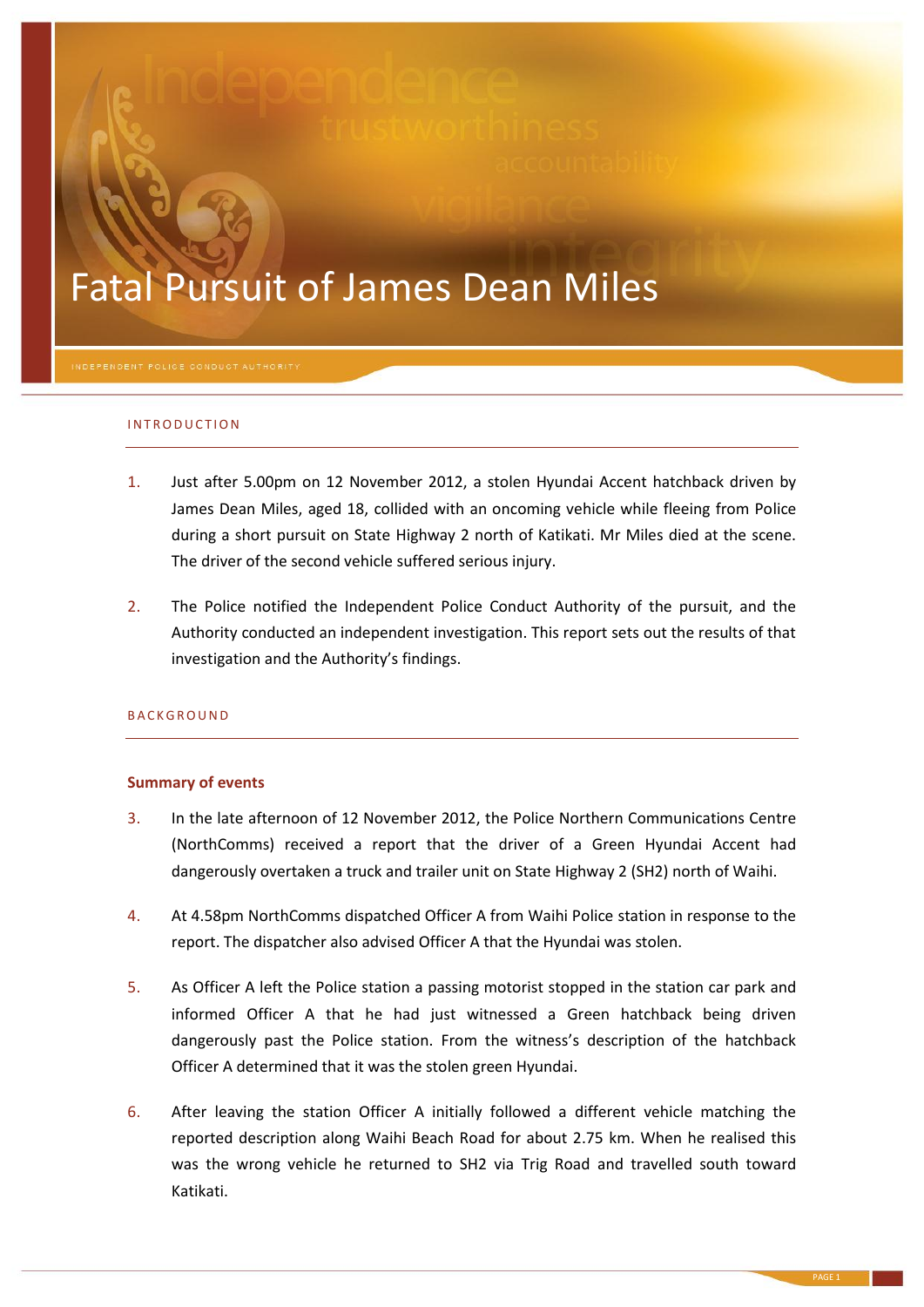- <span id="page-1-1"></span>7. In interview with the Authority, Officer A said that as he tried to catch up to the stolen vehicle on SH2 there was moderate traffic and good visibility and his speed was no more than 110–130kph in a 100kph speed zone due to the slightly wet road conditions. He also said that he had activated his patrol car's lights and sirens. This is in accordance with Police urgent duty driving policy, which permits an officer to drive in excess of the speed limit in certain circumstances (see paragraph[s 35](#page-4-0)–[38](#page-4-1) for relevant policy).
- 8. As he travelled south on SH2 Officer A asked the Hamilton dispatcher, covering Waihi, to alert the Tauranga dispatcher that the stolen vehicle was heading toward Katikati. This information was relayed to the Tauranga dispatcher at 5.03pm, who in turn passed it to Officer B, based in Katikati. Officer B was also provided with the Hyundai's registration number.
- 9. Officer B drove north out of Katikati on SH2, up Young's Hill and toward McMillan Road. At 5.11pm he saw the Hyundai being driven normally in a line of traffic. He also saw the lights on Officer A's patrol car at the end of Tuapiro straight about a kilometre away. After waiting a short time for traffic to clear Officer B performed a U-turn and activated his patrol car's lights and siren.
- 10. Officer B advised the Tauranga dispatcher that he had located the vehicle and was trying to catch up to it. In doing so Officer B engaged in urgent duty driving (see paragraphs [35](#page-4-0)– [38\)](#page-4-1).
- <span id="page-1-0"></span>11. As he accelerated Officer B carried out a risk assessment. He took into account the dry road conditions, the medium traffic volume and Mr Miles' ordinary manner of driving and compliance with the speed limit at that time. Officer B concluded that any risk involved in pursuing did not outweigh the need to stop the driver of the Hyundai.
- 12. At 5.13pm, at the top of the rise just past Kauri Point Road, Officer B saw the Hyundai about 150 metres ahead. The driver had accelerated to about 120–130kph and was overtaking another vehicle. Officer B decided at this point that the driver was attempting to evade apprehension and that a pursuit had commenced.
- 13. Officer B notified NorthComms that the Hyundai had failed to stop. The Tauranga dispatcher provided the pursuit warning required by Police policy which Officer B acknowledged. As required by policy, the dispatcher also advised the pursuit controller (the NorthComms shift commander) that the pursuit had been commenced and confirmed the pursuit warning had been given.
- 14. Officer B once again temporarily lost sight of the vehicle before seeing it overtaking a mobile home travelling down Young's Hill. Officer B remained behind the mobile home until it slowed to the left to let him pass. He then advised NorthComms that the road was dry, the traffic volume was medium and that the Hyundai was passing Willoughby Road.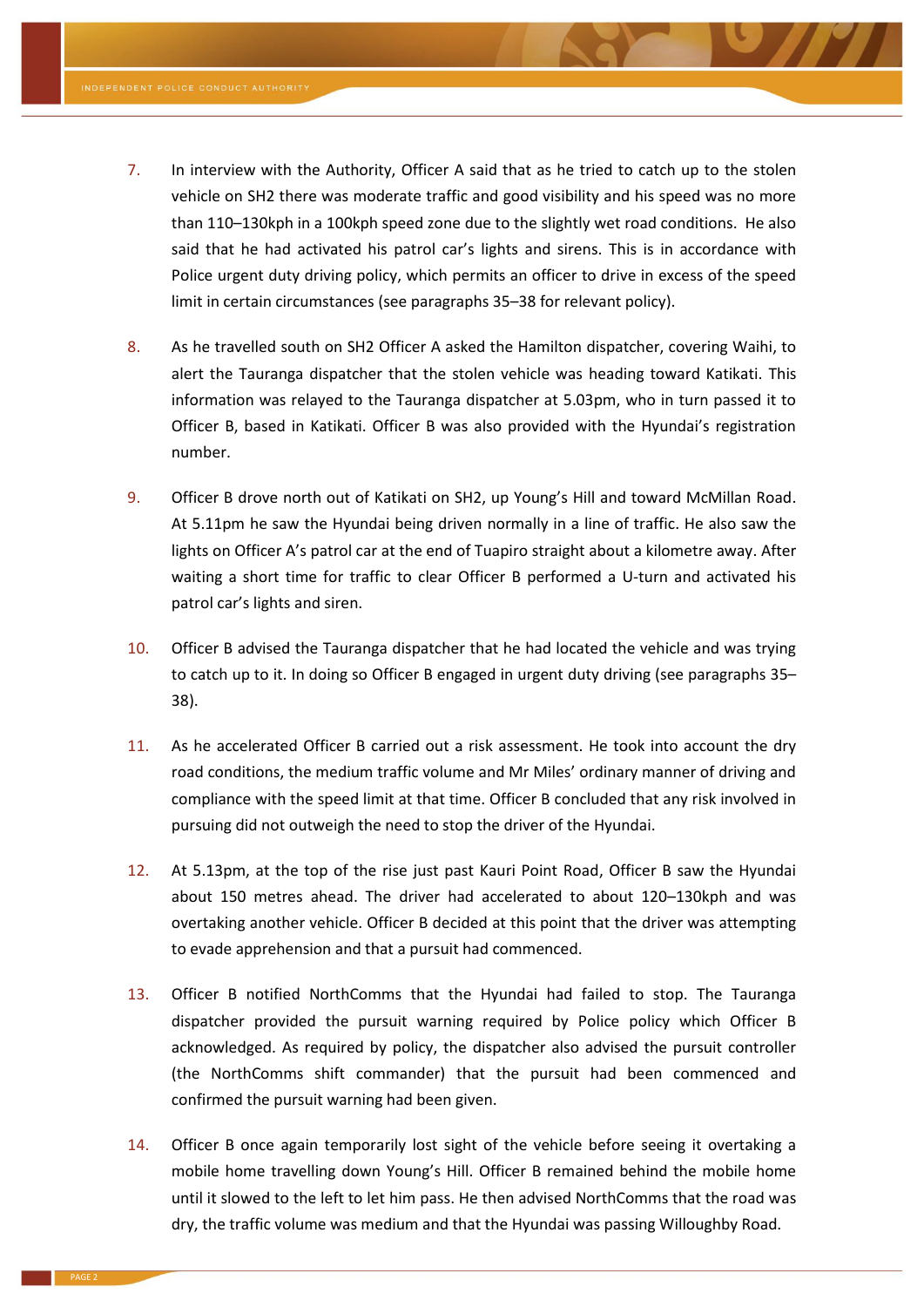

- 16. Officer B advised NorthComms of his location (passing Lindemann Road) and speed (100kph). The dispatcher then twice requested Officer B's vehicle classification and speed, in response to which Officer B made two indecipherable transmissions. The next report from Officer B was that the Hyundai had collided with an oncoming vehicle.
- 17. After Officer B advised NorthComms of the crash the dispatcher requested that Fire and ambulance units attend the scene. Officer A arrived a short time later and he and Officer B provided assistance to the occupants of both vehicles.
- 18. Witnesses subsequently told Police that Mr Miles' vehicle had crossed into the oncoming lane moments before the collision. The driver of the oncoming vehicle recalls Mr Miles' vehicle *"sliding towards me from the other lane"* moments before the collision.
- 19. Mr Miles died at the scene as a result of the injuries he received in the collision. The driver of the oncoming vehicle sustained multiple fractures to his right leg as well as cuts to his left leg and head.
- 20. The pursuit covered approximately 1.3 km and lasted 42 seconds from Stokes Road, where Officer B notified NorthComms that the Hyundai had failed to stop, to the crash site. The speed zone throughout the pursuit was 100kph.

### **Witnesses**

- 21. Several witnesses saw Mr Miles' vehicle on State Highway 2 between Waihi and Katikati.
- 22. The witnesses report that in the period prior to Police locating Mr Miles he was travelling at excessive speed, following other vehicles dangerously closely, and overtaking on blind corners and into oncoming traffic.
- 23. Witnesses in the vehicles that Mr Miles overtook between McMillan Road and the crash scene estimated his speed was about 130kph.

### **James Dean Miles**

24. Mr Miles did not hold a current driver's licence at the time of the incident. He had previous convictions for the unlawful taking of motor vehicles, dangerous driving and driving while unlicensed.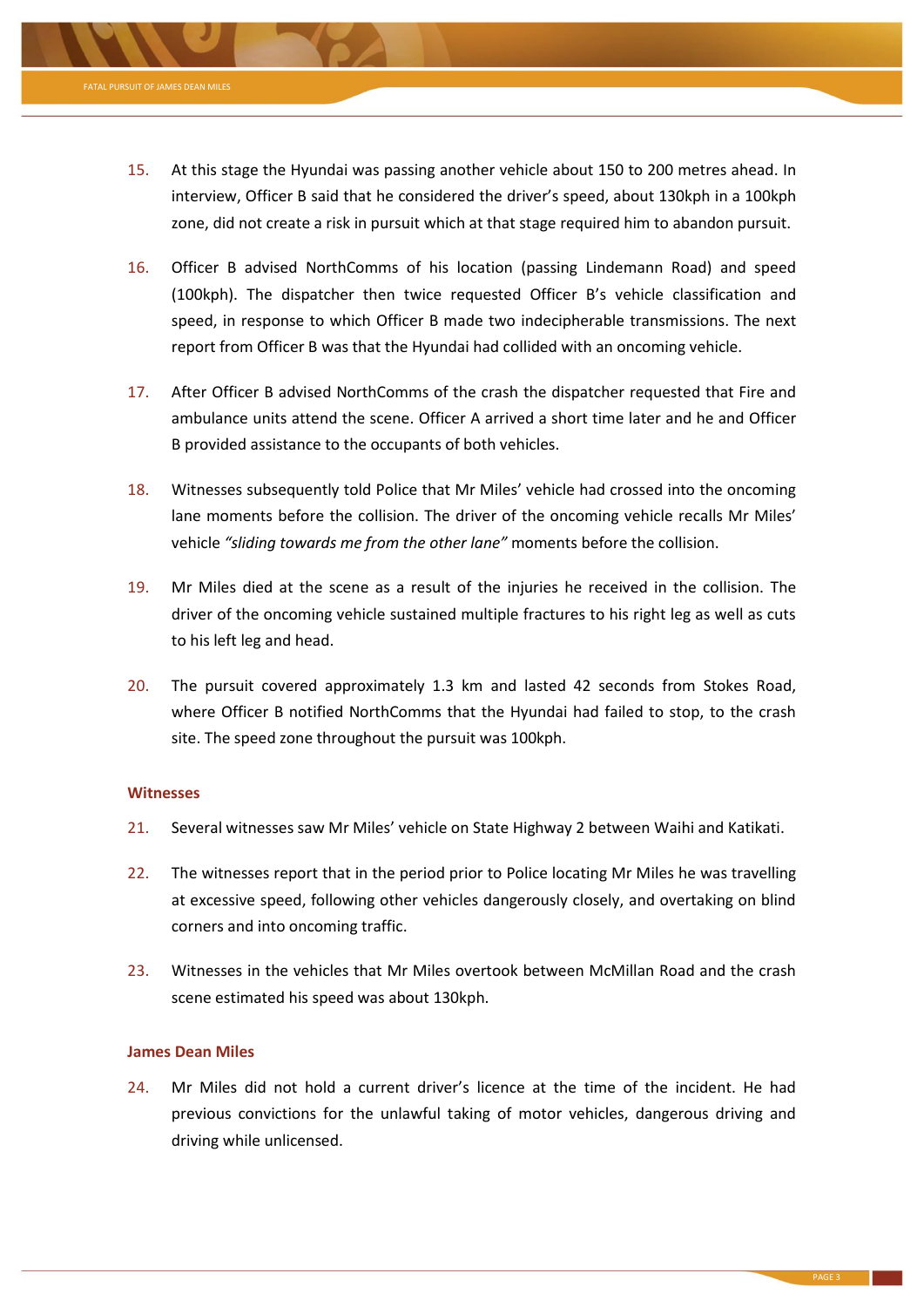

# **Officers A and B**

25. Both officers were gold class drivers and operating category A marked patrol cars. They were appropriately certified to engage in urgent duty driving and pursuits.

# **Police Crash Analysis**

- 26. The Police crash investigator concluded that the main cause of the crash was driver error on the part of Mr Miles and that his manner of driving was a causative factor. There were no vehicle or road faults found.
- 27. The investigator determined that Mr Miles would have travelled the 1.3 km covered by the pursuit in 39 seconds if he was travelling at 120kph, and that this was consistent with the chronology of events and Officer B's radio transmissions.
- 28. Analysis of Mr Miles' blood showed alcohol in his blood at a level of 68 milligrams per 100 millilitres of blood. The legal blood alcohol limit for a New Zealand driver under 20 years old is zero.
- 29. Mr Miles' blood also tested positive for cannabis. Due to the small amount, it was not possible to determine whether he was affected by the drug at the time of the crash.

### LAWS AND POLICIES

### **Legislative Authority for Pursuits**

30. Under the Land Transport Act 1998, Police are empowered to stop vehicles for traffic enforcement purposes. Under the Search and Surveillance Act 2012 Police may stop a vehicle to arrest a person they have reasonable grounds to believe has committed an offence punishable by imprisonment and is in the vehicle. Where such a vehicle fails to stop, the Police may begin pursuit.

## **Fleeing Driver Policy**

- 31. Under the policy, a fleeing driver incident occurs when (i) the driver of a vehicle has been signalled by Police to stop, (ii) the driver fails to stop and attempts to evade apprehension, and (iii) Police take action to apprehend the driver. The Police tactic to apprehend is referred to as a pursuit.
- 32. The policy requires the pursuing officer to carry out a risk assessment both prior to initiation and during a pursuit. This must be based on consideration of the speed limit and manner of driving by the offending vehicle; identity and other characteristics of the occupants of the offending vehicle; weather conditions; the environment, including the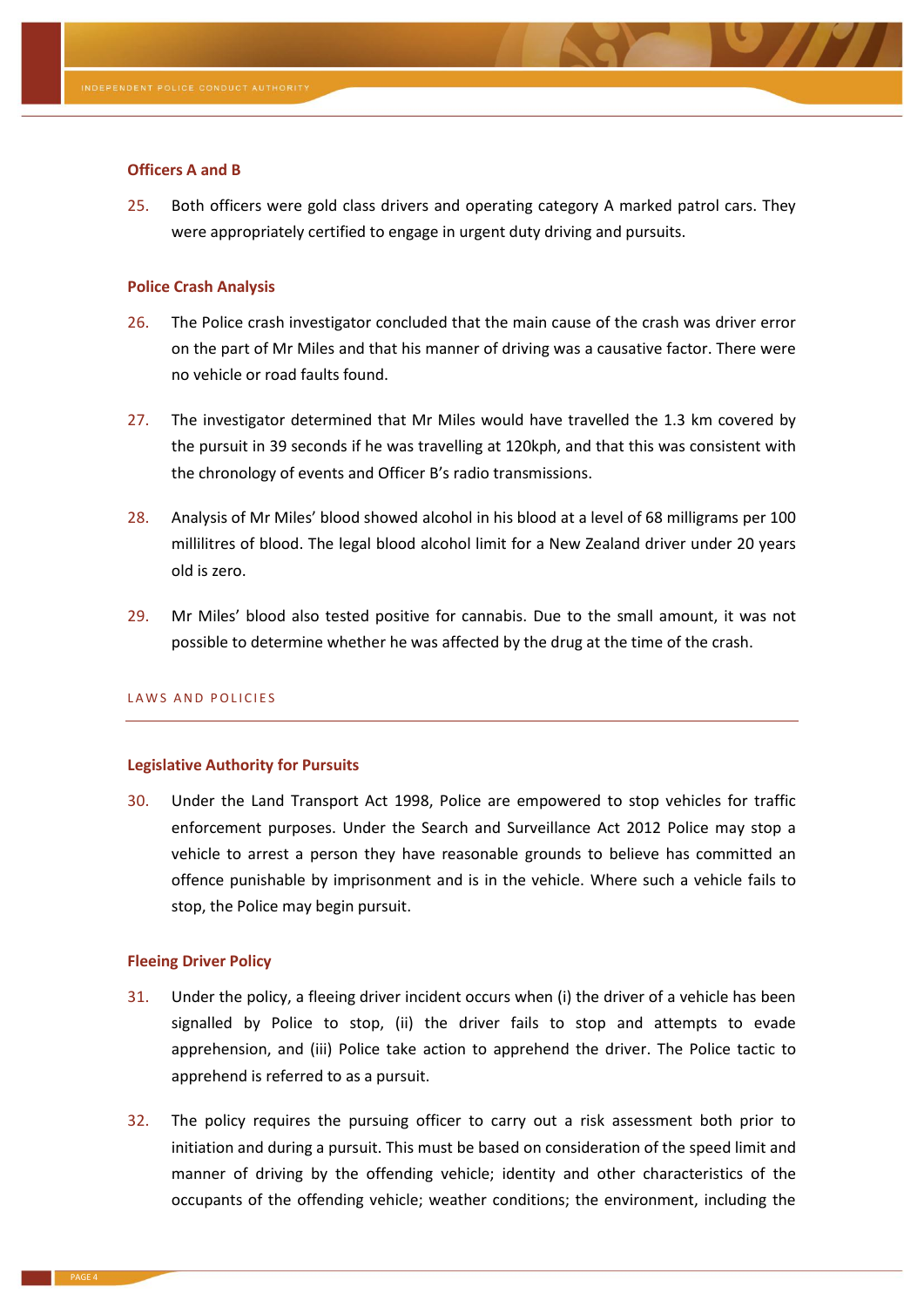

location, road type and potential hazards; traffic conditions, including vehicle and pedestrian as well as time of day; and capabilities of the Police driver and vehicle.

- 33. The policy requires the officers involved in the pursuit to notify the Police communications centre (Comms) when a pursuit commences and to provide situation reports to the pursuit controller (i.e. the shift commander at Comms) in a timely manner to enable the pursuit controller to make an independent assessment of the risks and manage the pursuit, including whether to direct the abandonment of the pursuit.
- 34. Under the policy, the driver of the lead Police vehicle has primary responsibility for the initiation, continuation and conduct of a pursuit. The driver must comply with relevant legislation, ensure lights and siren are activated, drive in a manner that prioritises public and police safety, continue to undertake risk assessments throughout the pursuit, maintain constant communication with Comms and comply with all directions from the pursuit controller.

# **Urgent Duty Driving**

<span id="page-4-0"></span>35. Urgent duty driving is defined as occurring when:

*"...an officer on duty is either:*

- *responding to a critical incident*
- *apprehending an offender for a traffic or criminal offence*
- *engaged in a pursuit; or*
- *engaged in activities approved by the commissioner in writing*

*and to comply with traffic rules and regulations would prevent the execution of that duty* [emphasis in original]."

36. Critical incidents include situations involving (i) force or the threat of force, (ii) any person facing the risk of serious harm, or (iii) officers responding to people in the act of committing a crime.

# *Overriding principle*

- 37. Under the Police urgent duty driving policy, the overriding principle is: "*No duty is so urgent that it requires the public or Police to be placed at unjustified risk."*
- <span id="page-4-1"></span>38. When deciding whether it is appropriate to commence or continue urgent duty driving, an officer must consider the following factors:
	- *"time of the incident – is it in progress?*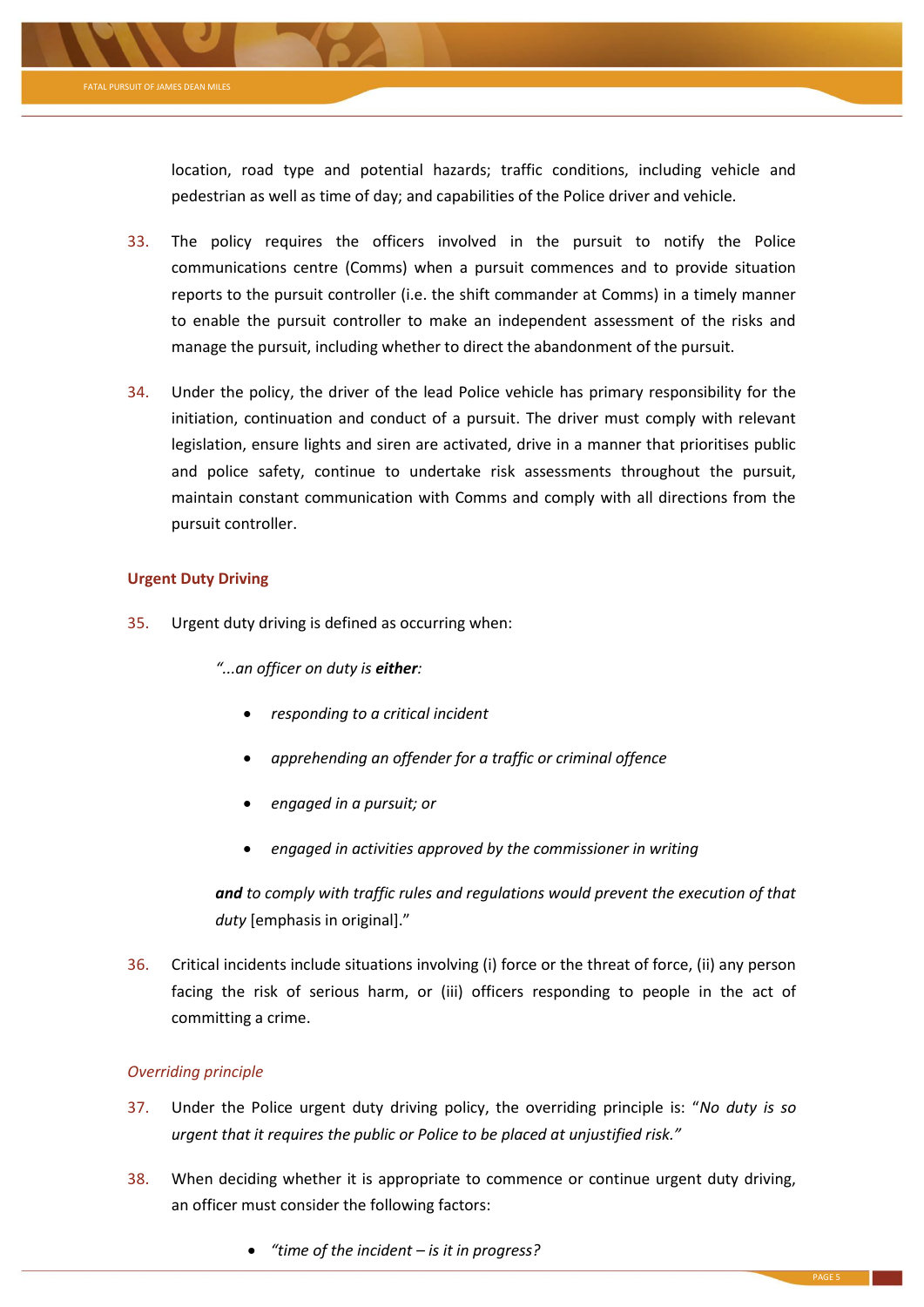

- *nature and seriousness of the incident*
- *proximity of other units to the incident*
- *environment e.g. weather, traffic volume, road type, speed limit and pedestrians etc*
- *driver classification and vehicle classification*
- *whether warning devices are activated or a "silent approach" is being used*  [emphasis in original]."

# THE AUTHORITY'S FINDINGS

#### **Commencement of the Pursuit**

- 39. Due to reports that the Hyundai was stolen, Officer B was justified under section 114 of the Land Transport Act 1998 and section 9 of the Search and Surveillance Act 2012 to attempt to stop the Hyundai in order to speak to Mr Miles. The Police fleeing driver policy authorised Officer B to commence a pursuit when Mr Miles failed to stop and attempted to evade apprehension.
- 40. The fleeing driver policy requires Police to conduct a risk assessment prior to commencing a pursuit. After performing the U-turn on State Highway 2 Officer B conducted a risk assessment and concluded that the need to apprehend Mr Miles outweighed any risk involved in pursuing him (see paragraph [11](#page-1-0) above).
- 41. Officer B and his category A marked patrol car were appropriately certified to engage in pursuits.

### **FINDING**

Officer B complied with law and Police policy in commencing pursuit of Mr Miles.

# **Communication**

- 42. The fleeing driver policy requires an officer initiating pursuit to notify the communications centre that they are in pursuit. Whilst not using the words *"in pursuit"*, Officer B advised the dispatcher of the pursuit by stating that the vehicle was *"failing to stop"*.
- 43. Officer B advised relevant risk factors including the road conditions, traffic volume and the Hyundai's location. He also advised his location and speed. Officer B made two indecipherable responses to the dispatcher's last two requests for information.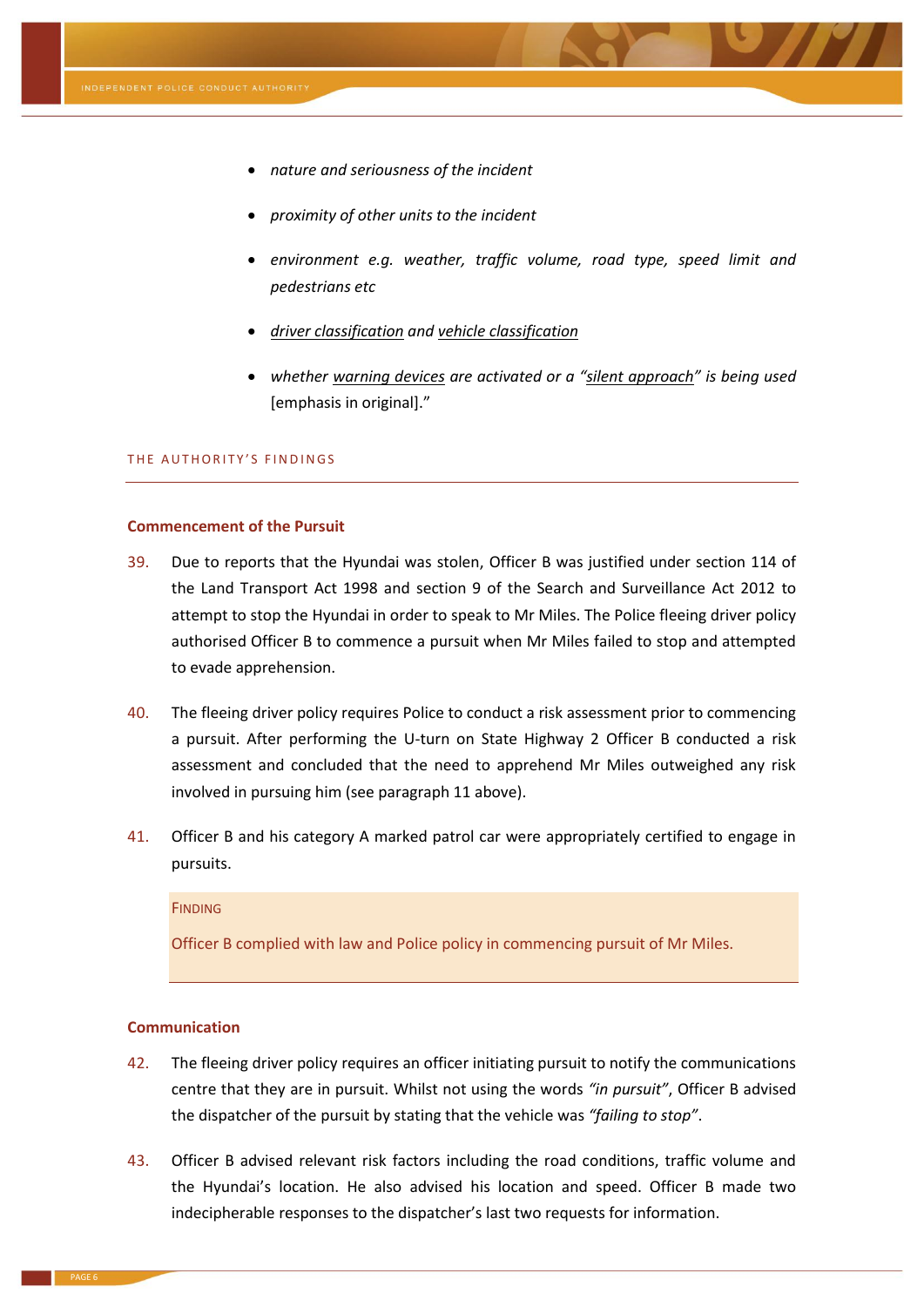

#### **FINDING**

Police complied with the fleeing driver policy in respect of communication.

#### **Police Speed and Manner of Driving**

pursuit warning required by Police policy.

- 45. Both the Police urgent duty driving policy and fleeing driver policy require officers to drive in a manner that prioritises public and Police safety. In accordance with these policies, Officers A and B kept their patrol cars' warning lights and sirens activated when undertaking urgent duty driving and Officer B kept them activated during the pursuit.
- 46. While urgent duty driving, Officer A's maximum speed was 130kph in a 100kph speed zone. The Authority is satisfied that this speed was justified in the circumstances given the risk factors considered by Officer A (see paragraph [7](#page-1-1) above).
- 47. During the pursuit Officer B advised the dispatcher that his speed was 100kph.

### **FINDING**

Officers A and B complied with Police policy in respect of their speed and manner of driving.

#### **Ongoing Risk Assessment and the Option of Abandonment**

- 48. The fleeing driver policy requires Police to abandon a pursuit if at any stage the risk to the safety of the public and the Police outweighs the immediate need to apprehend the driver.
- 49. Officer B reassessed the risk involved in pursuing Mr Miles, just prior to the collision, when Mr Miles had increased his speed to about 130kph. He did not consider the increase in speed alone created sufficient risk that it required him to abandon the pursuit.
- 50. Due to radio difficulties, the pursuit controller was still in the process of gathering relevant information when the crash occurred. There was no time for the pursuit controller to consider the option of abandonment.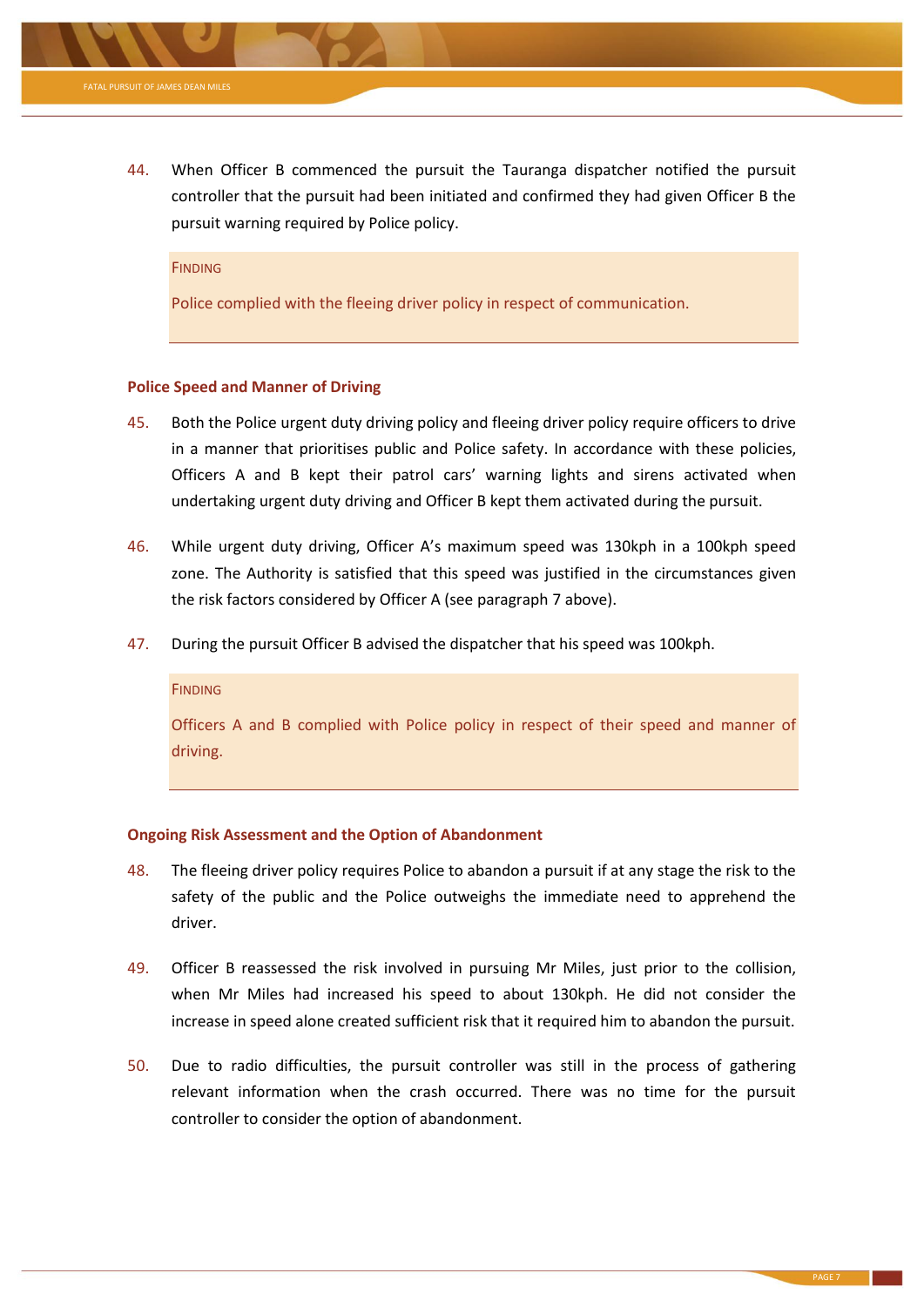#### **FINDINGS**

Police complied with the fleeing driver policy in relation to the ongoing assessment of risk.

Due to radio difficulties and the pursuit's short duration, there was no time to consider the option of abandonment before the crash occurred.

#### CONCLUSIONS

- 51. Section 27(1) of the Independent Police Conduct Authority Act 1988 requires the Authority to form an opinion as to whether or not any act, omission, conduct, policy, practice or procedure was contrary to law, unreasonable, unjustified, unfair, or undesirable. Section 27(2) enables the Authority to make recommendations.
- 52. Pursuant to Section 27(1) the Authority has formed the opinion that the actions of Police in this case were justified and complied with applicable law and Police policy.
- 53. The Authority makes no recommendations.

# ON GOING DISCUSSIONS WITH POLICE

54. While in this instance the Authority has not found any breaches of policy, the Authority notes that it has begun discussion with Police about a review of policies connected with the pursuit of fleeing drivers. This is due to the conflict between the often prescriptive nature of the relevant policies and the reality of a fast-paced, time-pressured situation.

Dix punter

JUDGE SIR DAVID CARRUTHERS

**CHAIR** 

INDEPENDENT POLICE CONDUCT AUTHORITY

14 November 2013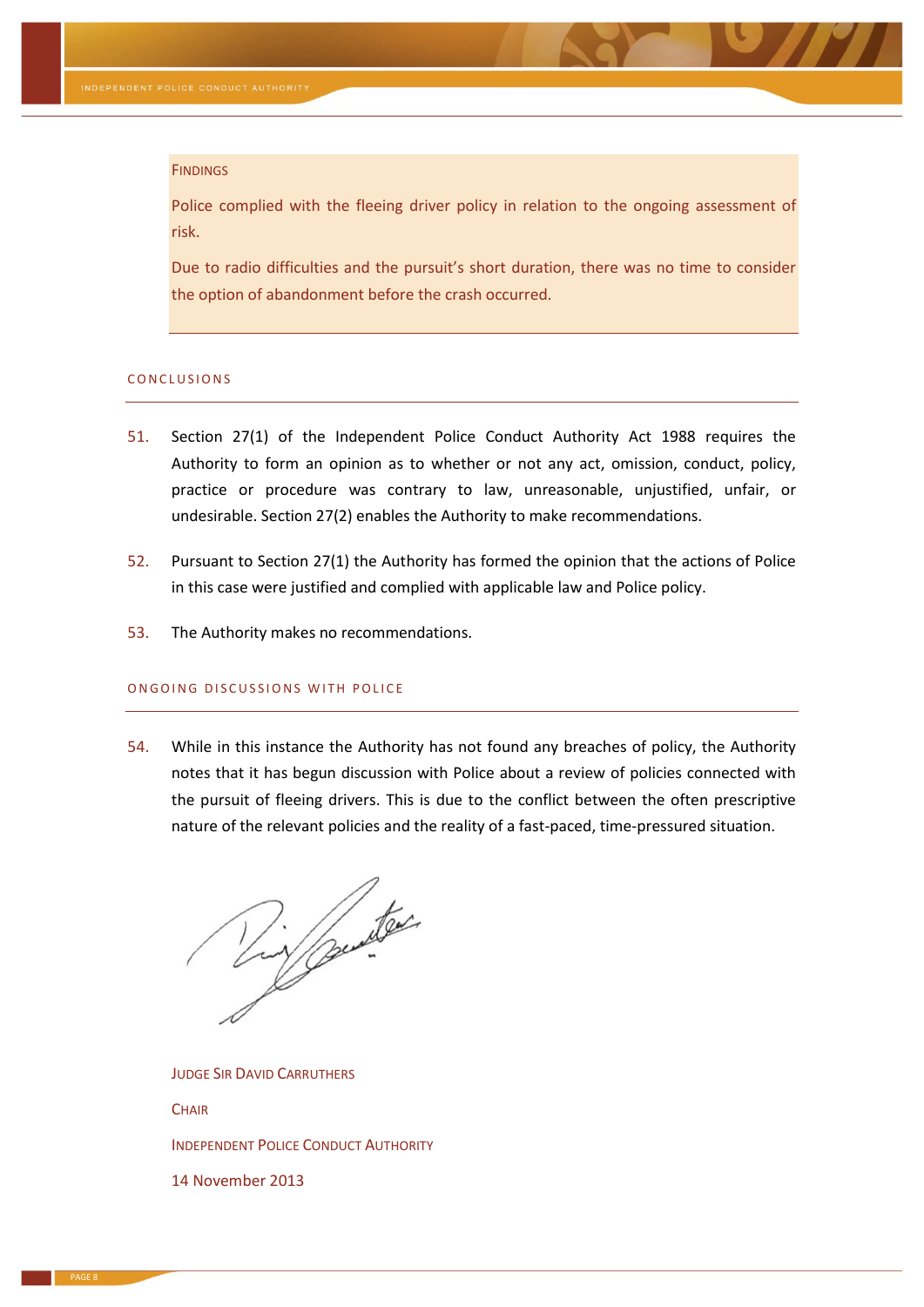# About the Authority

## WHO IS THE INDEPENDENT POLICE CONDUCT AUTHORITY?

The Independent Police Conduct Authority is an independent body set up by Parliament to provide civilian oversight of Police conduct.

It is not part of the Police – the law requires it to be fully independent. The Authority is overseen by a Board, which is chaired by Judge Sir David J. Carruthers.

Being independent means that the Authority makes its own findings based on the facts and the law. It does not answer to the Police, the Government or anyone else over those findings. In this way, its independence is similar to that of a Court.

The Authority employs highly experienced staff who have worked in a range of law enforcement and related roles in New Zealand and overseas.

# WHAT ARE THE AUTHORITY'S FUNCTIONS?

Under the Independent Police Conduct Authority Act 1988, the Authority:

- receives complaints alleging misconduct or neglect of duty by Police, or complaints about Police practices, policies and procedures affecting the complainant in a personal capacity;
- investigates, where there are reasonable grounds in the public interest, incidents in which Police actions have caused or appear to have caused death or serious bodily harm.

On completion of an investigation, the Authority must form an opinion on whether any Police conduct, policy, practice or procedure (which was the subject of the complaint) was contrary to law, unreasonable, unjustified, unfair, or undesirable. The Authority may make recommendations to the Commissioner.